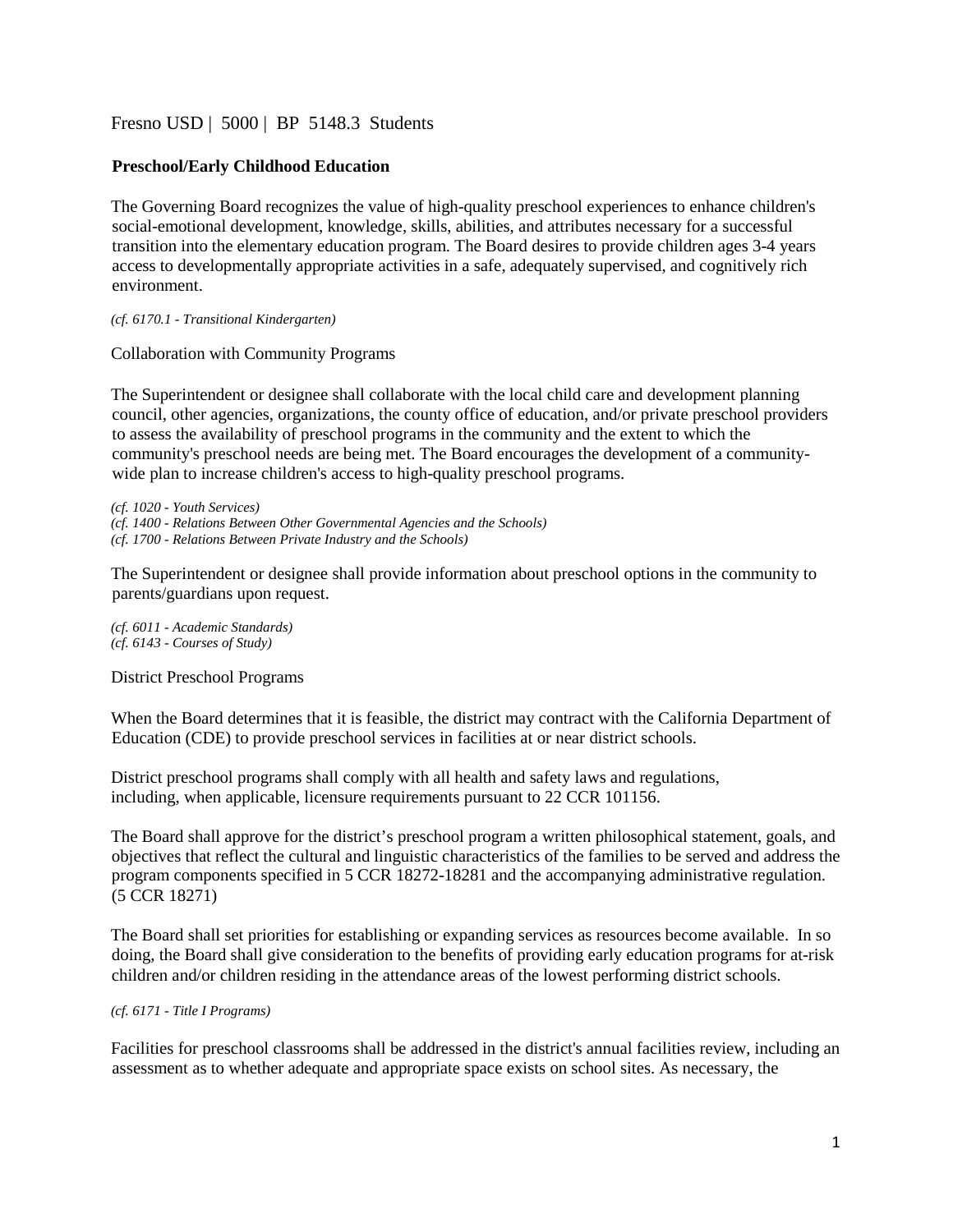Superintendent or designee shall provide information to the Board regarding facilities financing options for preschool classrooms and/or facilities available through partnering organizations or agencies.

*(cf. 1330.1 – Joint Use Agreements) (cf. 7110 - Facilities Master Plan) (cf. 7210 - Facilities Financing)* 

To encourage participation in the district's preschool program and meet the child care needs of parents/guardians, the Superintendent or designee shall recommend strategies to link the district's preschool program with other available child care and development programs in the district or community.

*(cf. 5148 - Child Care and Development) (cf. 5148.1 - Child Care Services for Parenting Students) (cf. 5148.2 - Before/After School Programs)* 

Because parents/guardians are essential partners in supporting the development of their children, the Superintendent or designee shall involve them in program planning.

*(cf. 1240 - Volunteer Assistance) (cf. 5020 - Parent Rights and Responsibilities) (cf. 6020 - Parent Involvement)* 

The Superintendent or designee shall coordinate the district's preschool program, transitional kindergarten program (TK), and elementary education program to provide a developmental continuum that builds upon children's growing skills and knowledge.

*(cf. 6011 - Academic Standards) (cf. 6170.1 - Transitional Kindergarten)*

The district's program shall be aligned with preschool learning foundations and curriculum frameworks developed by the CDE which identify the knowledge, skills, and competencies that children typically attain as they complete their first or second year of preschool. Program shall be designed to facilitate children's development in essential skills related to language and literacy, mathematics, physical development, health, visual and performing arts, science, history-social science, English language development, and social-emotional development.

The district's preschool program shall provide appropriate services to support the needs of at-risk children.

*(cf. 0415 - Equity) (cf. 6164.4 - Identification and Evaluation of Individuals for Special Education) (cf. 6173 - Education for Homeless Children) (cf. 6173.1 - Education for Foster Youth) (cf. 6173.2 - Education of Children of Military Families) (cf. 6174 - Education for English Learners) (cf. 6175 - Migrant Education Program)*

To maximize the ability of children to succeed in the preschool program, program staff shall support children's health through proper nutrition and physical activity and shall provide or make referrals to available health and social services as needed.

*(cf. 3550 - Food Services/Child Nutrition Program) (cf. 5030 - Student Wellness)*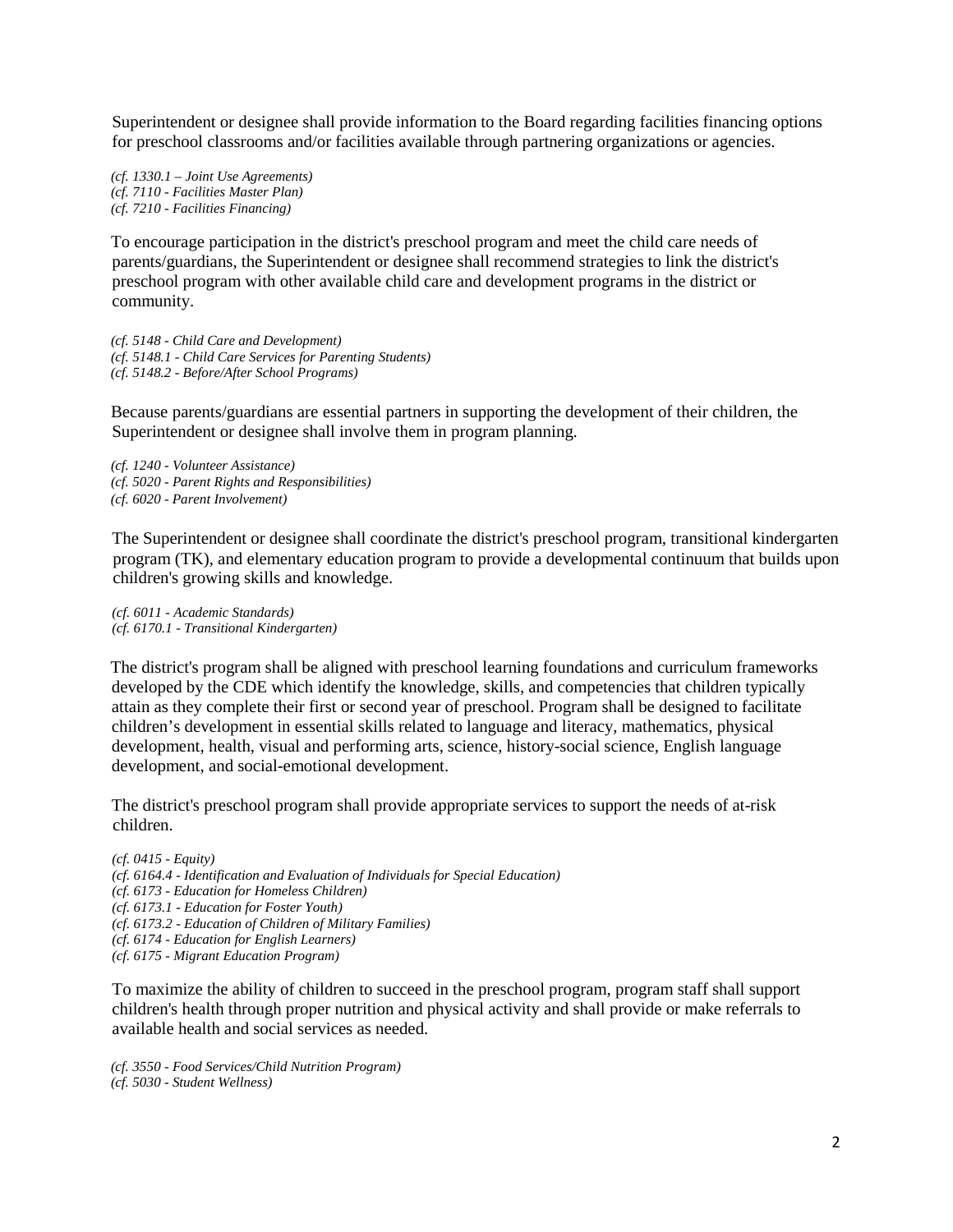*(cf. 5141.31 - Immunizations) (cf. 5141.32 - Health Screening for School Entry) (cf. 5141.6 - School Health Services)* 

The district shall encourage volunteerism in the program and shall communicate frequently with parents/guardians of enrolled children regarding their child's progress.

*(cf. 1240 - Volunteer Assistance)*

The Superintendent or designee shall ensure that administrators, teachers, and paraprofessionals in district preschool programs possess the appropriate permit(s) issued by the Commission on Teacher Credentialing, meet any additional qualifications established by the Board, and participate in professional development opportunities designed to continually enhance their knowledge and skills.

*(cf. 4112.2 - Certification) (cf. 4112.4/4212.4/4312.4 - Health Examinations) (cf. 4112.5/4312.5 - Criminal Record Check) (cf. 4131 - Staff Development) (cf. 4212.5 - Criminal Record Check) (cf. 4222 - Teacher Aides/Paraprofessionals) (cf. 4231 - Staff Development) (cf. 4331 - Staff Development)* 

Pursuant to 5 CCR 18130, CSPP programs are subject to the requirements of 5 CCR 18105. 5 CCR 18105 mandates that districts offering a CSPP program develop written admissions policies and procedures that conform to the requirements of 22 CCR 101218, as provided in the following paragraph.

Preschool admissions policies and procedures shall be in writing and available to the public. Such policies and procedures shall include criteria designating those children whose needs can be met by the program and services, the ages of children who will be accepted, program activities, any supplementary services provided, any field trip provisions, any transportation arrangements, food service provisions, and a health examination requirement. (CCR 18105; 22 CCR 101218)

The Superintendent or designee shall ensure that subsidized preschool is provided to eligible families to the extent that state and/or federal funding is available and shall establish enrollment priorities in accordance with Education Code 8263 and 5 CCR 18106.

The Superintendent or designee shall recommend strategies to link the district's preschool program with other available child care and development programs in the district or community in order to assist families whose child care needs extend beyond the length of time that the district's part-day preschool program is offered. (Education Code 8239)

5 CCR 18279-18281 require an annual evaluation using the standardized "Desired Results for Children and Families" system developed by the CDE. The system requires a self-evaluation that includes, but is not limited to, an assessment of the program by staff and the Board, a parent survey, and an environment rating scale using forms selected by the CDE. In addition, every three years, the CDE conducts a Federal Program Monitoring/Contract Monitoring Review (FPM/CMR) process with each contract agency which reviews compliance with program requirements.

Education Code 8203.1, as added by SB 858 (Ch. 32, Statutes of 2014), establishes the early learning quality rating and improvement system (QRIS) block grant to support continuous local improvement efforts that increase the number of low-income children in high-quality preschool programs. Grant funds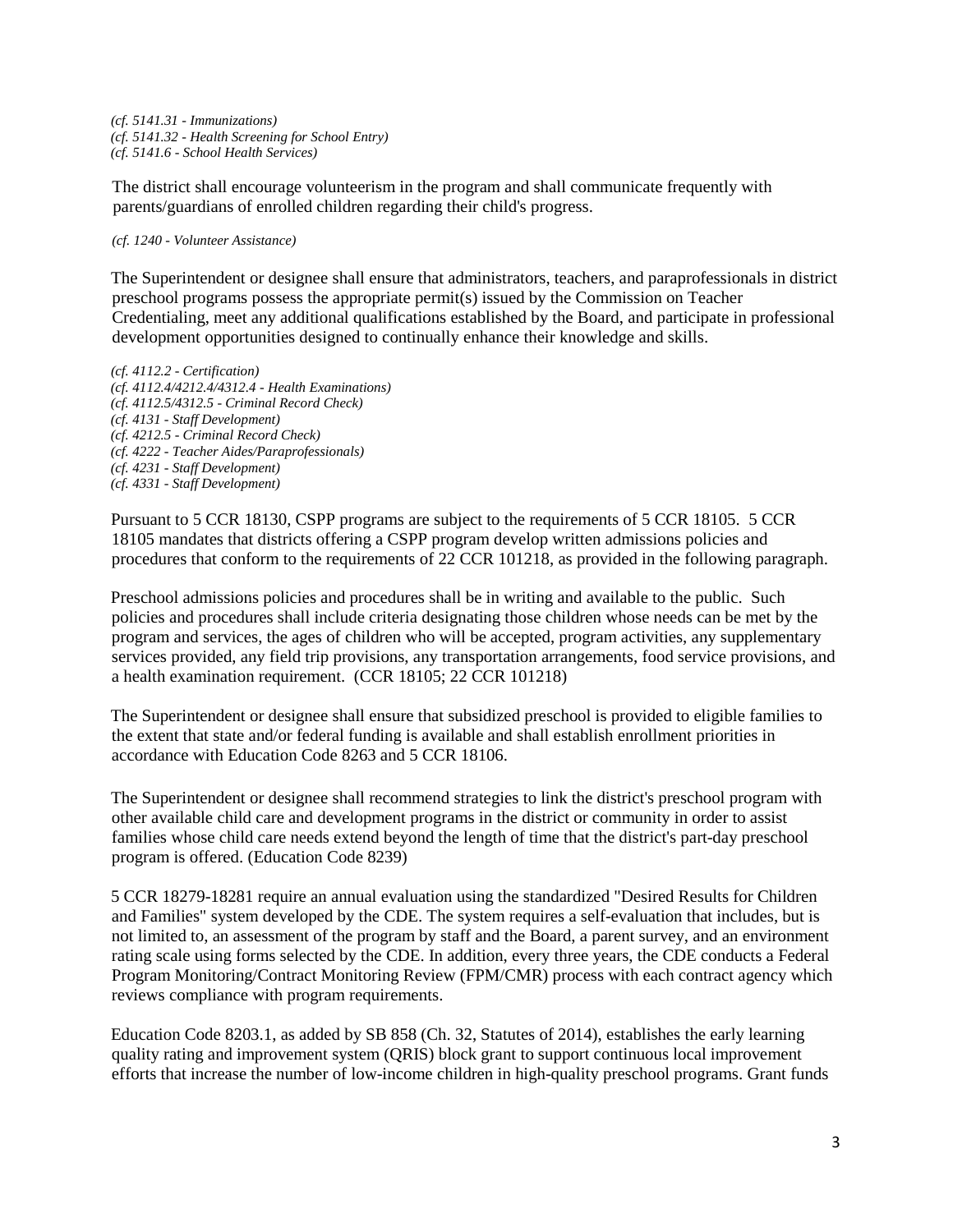may be awarded to eligible local consortia, which then allocate funds to districts and other agencies contracting to provide CSPP programs. Pursuant to Education Code 8203.1, QRIS is based on a tiered rating structure with progressively higher quality standards for each tier. It is designed to (1) provide supports and incentives for programs, teachers, and administrators to reach higher levels of quality; (2) monitor and evaluate program impacts on child outcomes; and (3) disseminate information to parents/guardians and the public about program quality.

The Superintendent or designee shall develop and implement an annual plan of evaluation which conforms to state requirements. (5 CCR 18279)

The district's Williams uniform complaint procedures, with modifications as necessary, shall be used to investigate and resolve complaints alleging violation of applicable health or safety requirements for license-exempt programs operating under the California State Preschool Program. However, licensed programs shall refer complaints alleging health and safety violations to the California Department of Social Services. (Education Code 8235.5; 5 CCR 4610, 4611)

## *(cf. 1312.4 - Williams Uniform Complaint Procedures)*

The Superintendent or designee shall regularly report to the Board regarding enrollments in district preschool programs and the effectiveness of the programs in preparing preschoolers for transition into the elementary education program.

*(cf. 0500 - Accountability)* 

*Fresno Unified School District does not harass, intimidate, or discriminate on the basis of race, color, ethnicity, national origin, immigration status, ancestry, age, creed, religion, political affiliation, gender, gender identity or expression or genetic information, mental or physical disability, sex, sexual orientation, parental or marital status, military veteran status, or any other basis protected by law or regulation, in its educational program(s) or employment.*

Legal Reference: EDUCATION CODE 8200-8499.10 Child Care and Development Services Act, especially: 8200-8209 General provisions for child care and development services 8230-8233 Migrant child care and development program 8235-8239.1 California State Preschool Program 8240-8244 General child care and development programs 8250-8252 Programs for children with special needs 8263 Eligibility and priorities for subsidized child development services 8263.3 Disenrollment of families due to reduced funding levels 8264.8 Center-based child care programs, staffing ratios 8273.1 Family fees 8360-8370 Personnel qualifications 8400-8409 Contracts, administrative appeal procedure 8493-8498 Facilities, capital outlay 8499.3-8499.7 Local child care and development planning councils 44065 Interchange between certificated and classified positions 44256 Credential types 48000 Transitional kindergarten 48985 Notification, primary language other than English HEALTH AND SAFETY CODE 4680-4687 Williams uniform complaint procedures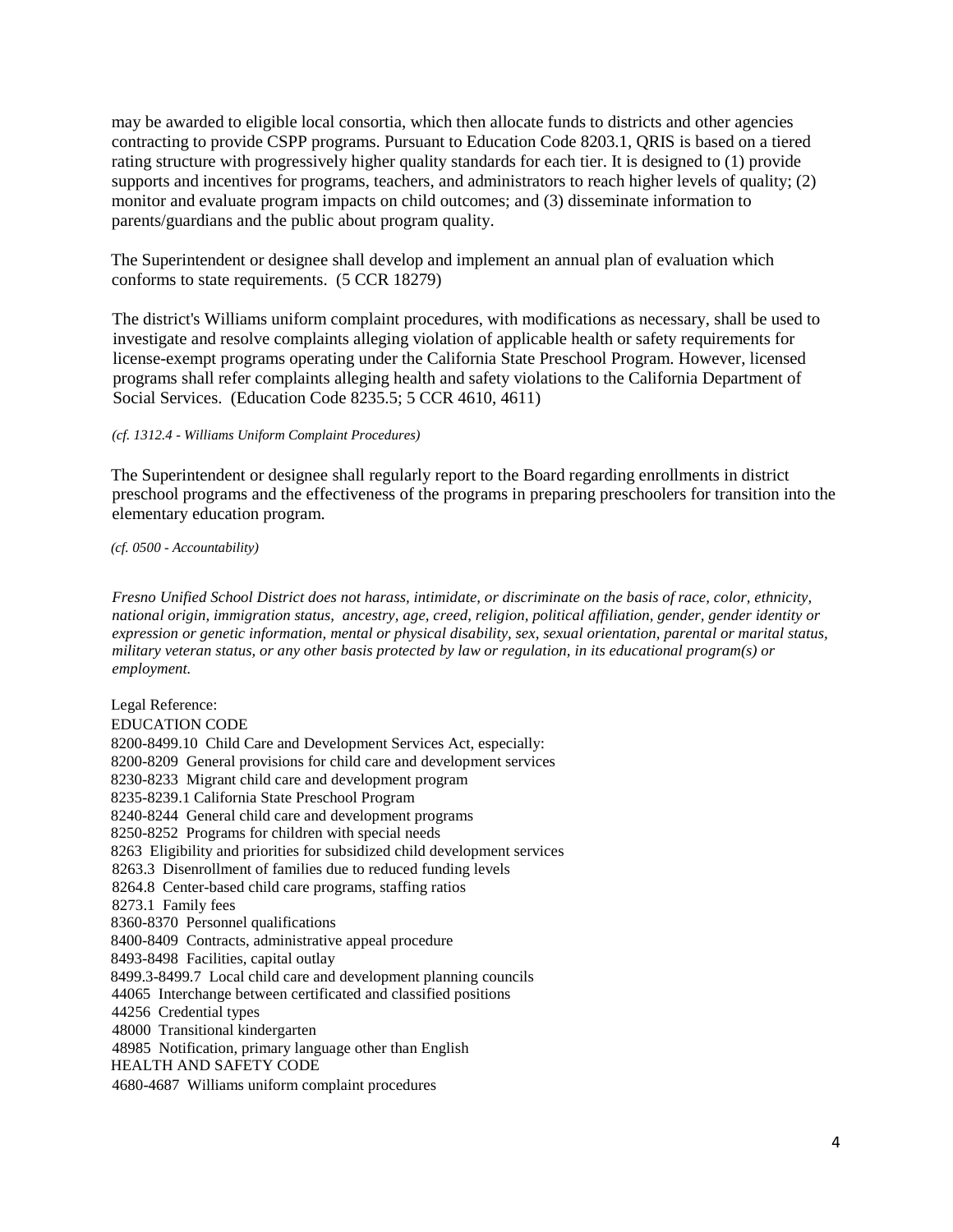1596.70-1596.895 California Child Day Care Act 1596.90-1597.21 Day care centers 120325-120380 Immunization requirements CODE OF REGULATIONS, TITLE 5 18000-18434 Child care and development programs, especially: 18130-18136 California State Preschool Program 18295 Waiver of qualifications for site supervisor 80105-80125 Permits authorizing service in child development programs UNITED STATES CODE, TITLE 20 1400-1482 Individuals with Disabilities Education Act 6311-6322 Title I, relative to preschool 6371-6376 Early Reading First 6381-6381k Even Start family literacy programs 6391-6399 Education of migratory children UNITED STATES CODE, TITLE 42 9831-9852c Head Start programs 9857-9858r Child Care and Development Block Grant CODE OF FEDERAL REGULATIONS, TITLE 22 101151-101239.2 General requirements, licensed child care centers, especially: 101151-101163 Licensing and application procedures 101212-101231 Continuing requirements 101237-101239.2 Facilities and equipment CODE OF FEDERAL REGULATIONS, TITLE 45 1301-1305.2 Head Start

Management Resources: CSBA PUBLICATIONS California Preschool Learning Foundations Dream Big for Our Youngest Children: Final Report of the California Early Learning Quality Improvement System Advisory Committee, 2010 Preschool English Learners: Principles and Practices to Promote Language, Literacy, and Learning, 2nd ed., 2009 U.S. DEPARTMENT OF EDUCATION PUBLICATIONS

WEB SITES

CSBA[: http://www.csba.org](http://www.csba.org/) California Department of Education: http://www.cde.ca.gov U.S. Department of Education: [http://www.ed.gov](http://www.ed.gov/) California Children and Families Commission: http://www.ccfc.ca.gov California County Superintendents Educational Services Association: http://www.ccsesa.org California Department of Education: http://www.cde.ca.gov California Head Start Association: http://caheadstart.org California Preschool Instructional Network: http://www.cpin.us Child Development Policy Institute: http://www.cdpi.net Cities, Counties, and Schools Partnership: http://www.ccspartnership.org First 5 Association of California: http://www.f5ac.org National Institute for Early Education Research: http://nieer.org National School Boards Association: http://www.nsba.org Preschool California: http://www.preschoolcalifornia.org U.S. Department of Education: http://www.ed.gov

Policy FRESNO UNIFIED SCHOOL DISTRICT